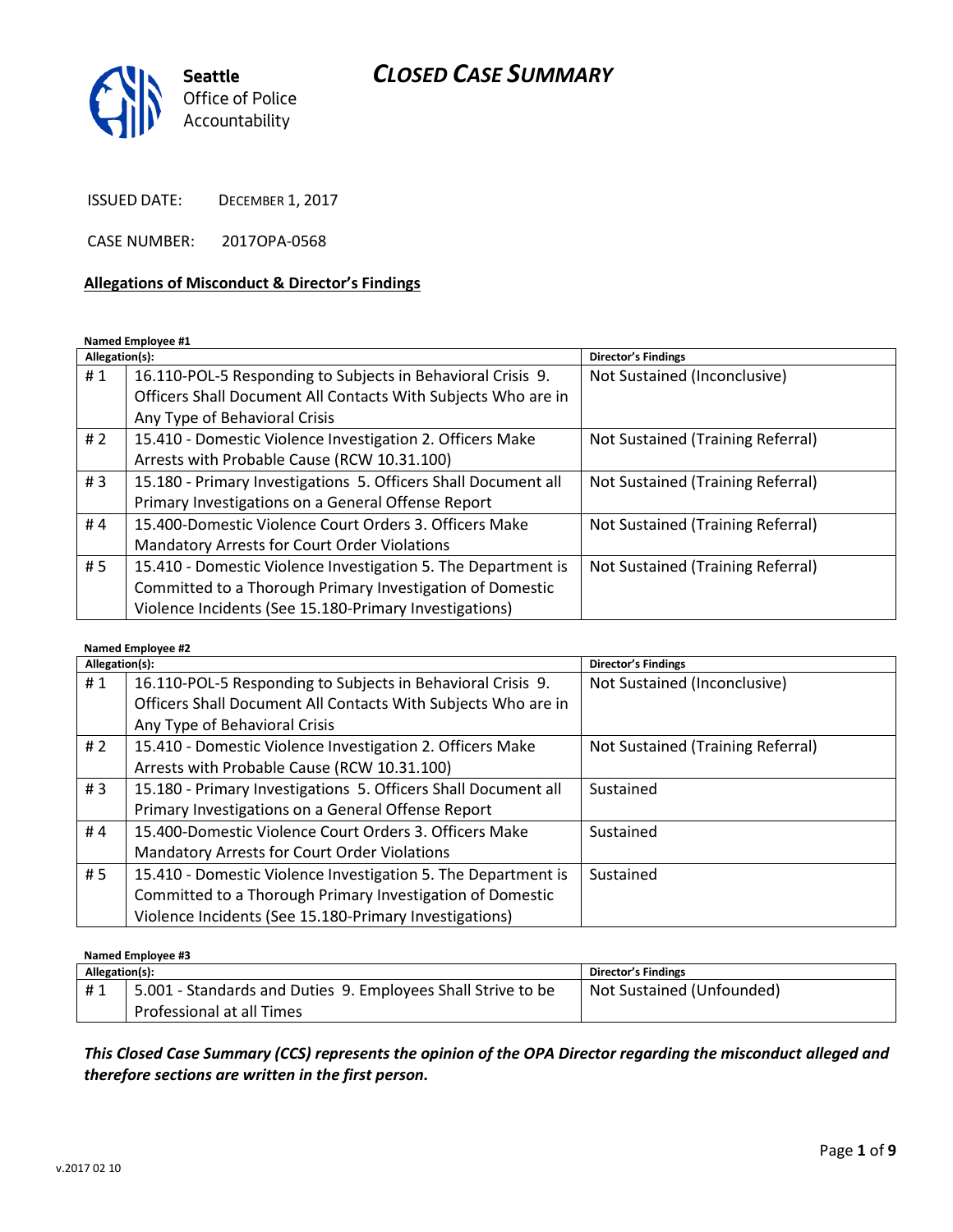OPA CASE NUMBER: 2017OPA-0568



**Seattle**

*Office of Police Accountability*

The Complainant alleged that the Named Employees did not handle a call involving an individual in crisis properly and failed to take that individual to the hospital. During OPA's intake, it was discovered that Named Employee #1 (NE#1) and Named Employee #2 (NE#2) failed to document this incident and may have failed to take appropriate law enforcement action. Additionally, Named Employee #3 (NE#3) was alleged by the Complainant to have been unprofessional in his interaction with her.

#### **STATEMENT OF FACTS:**

As a general matter, this case concerns the Named Employees' response to a call concerning an individual possibly in behavioral crisis. The caller, who was later identified as the Complainant, detailed that she was afraid for her safety and that she had a protection order against the subject. In the 911 call made by the Complainant, she indicated that the subject was her ex-boyfriend, that he suffered from mental illness, and that she did not feel safe around him.

OPA verified that there was an open order of protection at the time of the incident. The order that was in place prohibited the subject, who lived in the same building as the Complainant, from coming within 20 feet of the Complainant's residence, but it did not necessarily prevent contact between the two. This order was reviewed by the Named Employees prior to the commencement of their investigation.

The Named Employees, as well as other officers, responded to the call. They arrived at 21:27 hours and cleared the call twenty minutes later, at 21:47 hours. During their response to the call, NE#1 made the decision to take no law enforcement action, and this decision was screened with and supported by his field training officer, NE#2. This decision was noted in a call update to the CAD ("TALKED TO SUBJECT AND RP. NO POLICE ACTION NEEDED").

The interaction between the Named Employees and the subject and Complainant (primarily the audio of their conversation), as well as the extent of the Named Employees' investigation was captured on In-Car Video (ICV). A description of the substance of the interaction and investigation is set forth more fully in the Case Summary.

The Complainant provided a recorded statement to OPA. While containing some inconsistencies, the gravamen of her statement was that she requested that the officers take law enforcement action by taking the subject into custody and getting him medical care, but they failed to do so. She further stated that she told the officers that the subject had grabbed her and had come onto her floor, both of which she indicated were in violation of the protection order. However, the officers did not arrest the subject. The Complainant described this incident as a negative interaction with police and she was extremely disappointed in the response by the Named Employees and the inaction by other officers.

OPA interviewed the Named Employees, as well as Officer Fine. These interviews are included in OPA's file, and are summarized in the Case Summary.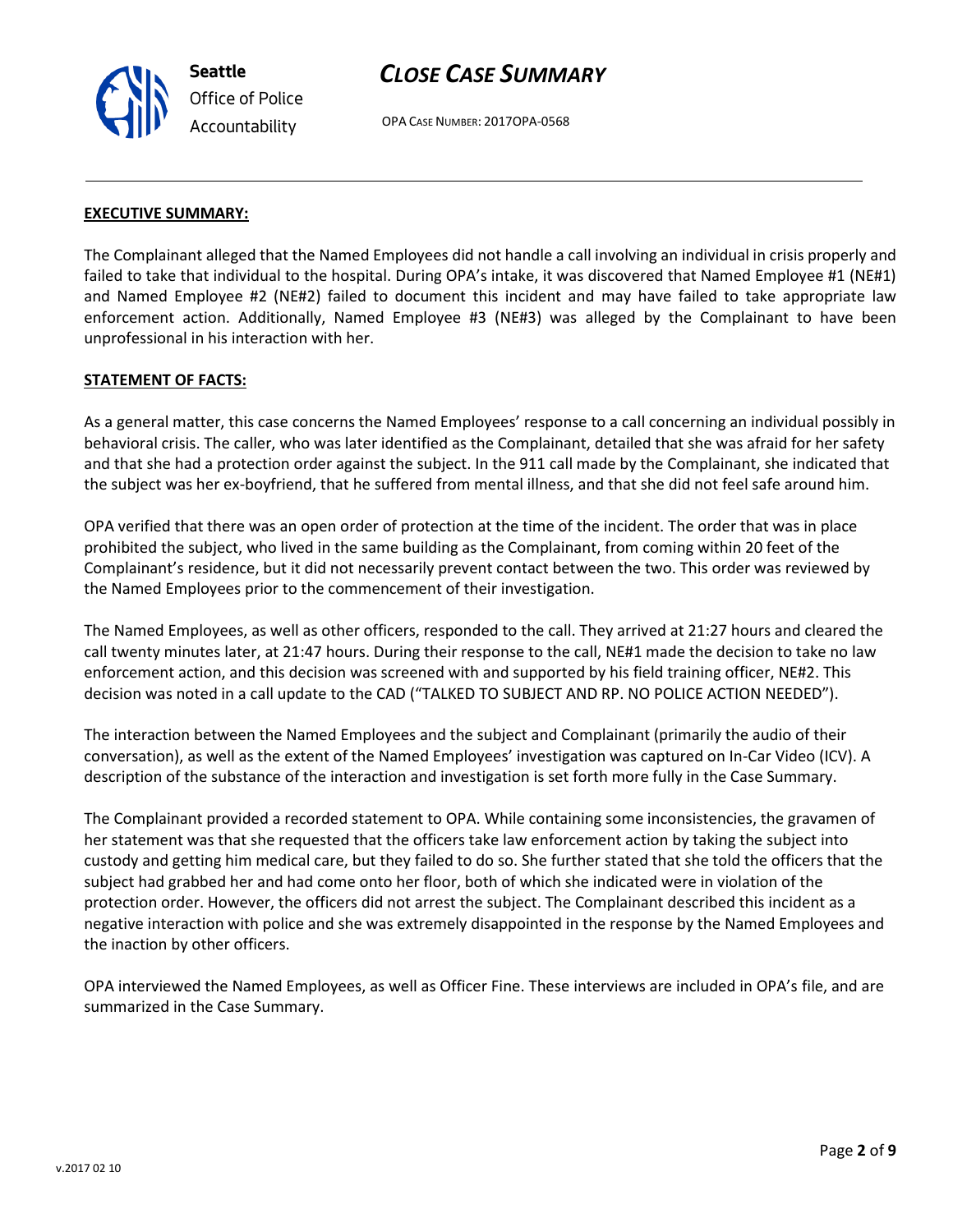OPA CASE NUMBER: 2017OPA-0568

### **ANALYSIS AND CONCLUSIONS:**

## **Named Employee #1 - Allegation #1**

## *16.110-POL-5 Responding to Subjects in Behavioral Crisis 9. Officers Shall Document All Contacts With Subjects Who are in Any Type of Behavioral Crisis*

SPD Policy 16.110-POL-5(9) requires that officers document all contacts with subjects who are in any type of behavioral crisis. The policy includes under its ambit "people exhibiting signs of mental illness, as well as people suffering from substance abuse and personal crises." (SPD Policy 16.110-POL-5.) A behavior crisis is defined as "an episode of mental and/or emotional distress in a person that is creating significant or repeated disturbances and is considered disruptive by the community, friends, family or the person themselves." (*Id*.) Officers must document these contacts in either a General Offense Report or a street check. (*Id*.) The policy further states that: "Officers shall use the crisis template for every incident involving a person in behavioral crisis." (*Id*.)

Here, the Complainant reported that the subject suffered from mental illness, was behaving erratically, and that he was causing her to feel unsafe. Notably, when she called 911, the Complainant told the dispatcher that the subject was "melting down" and "raving," as well as the fact that she had called a hospital and had been referred, in turn, to the police. NE#1 contacted the subject at the scene and later related to fellow officers that he was "not getting much from him." When NE#1 spoke to the Complainant, she told him that the subject had been "all over the place," was reporting hearing voices, and was "yelling at people."

Based on the above, even if the Named Employees did not have a sufficient basis for Emergent Detention, there was no justification for not documenting the contact with the subject in a general offense report. I find the question of whether a crisis template should have been completed to be a closer call. While the statement made by the Complainant suggested that the subject was in crisis, the officers did not observe behavior indicating crisis when they interacted with the subject. From my review of the ICV, I see no evidence indicating that the subject was obviously in crisis. As such, I cannot conclusively find that the officers' decision to not complete a crisis template was outside of policy. That being said, given the nature of this case and the information conveyed to the officers by the Complainant, it may have been advisable to complete a crisis template. At the very least, the officers should have generated a general offense report and should have noted therein why they did not believe that the subject was in crisis and explain why they did not fill out a crisis template.

For these reasons, I recommend that this allegation be Not Sustained – Inconclusive.

Recommended Finding: **Not Sustained (Inconclusive)**

### **Named Employee #1 - Allegation #2**

### *15.410 - Domestic Violence Investigation 2. Officers Make Arrests with Probable Cause (RCW 10.31.100)*

SPD policy mandates the arrest of the perpetrator where an officer has probable cause to believe: that an assault occurred; that the assault resulted in bodily injury to the victim; and that the victim and the perpetrator are currently or were in a "dating relationship." (SPD Policy 15.410-POL-2.) As referenced above, this section of the policy further requires that officers conduct a thorough investigation into such incidents.



**Seattle** *Office of Police Accountability*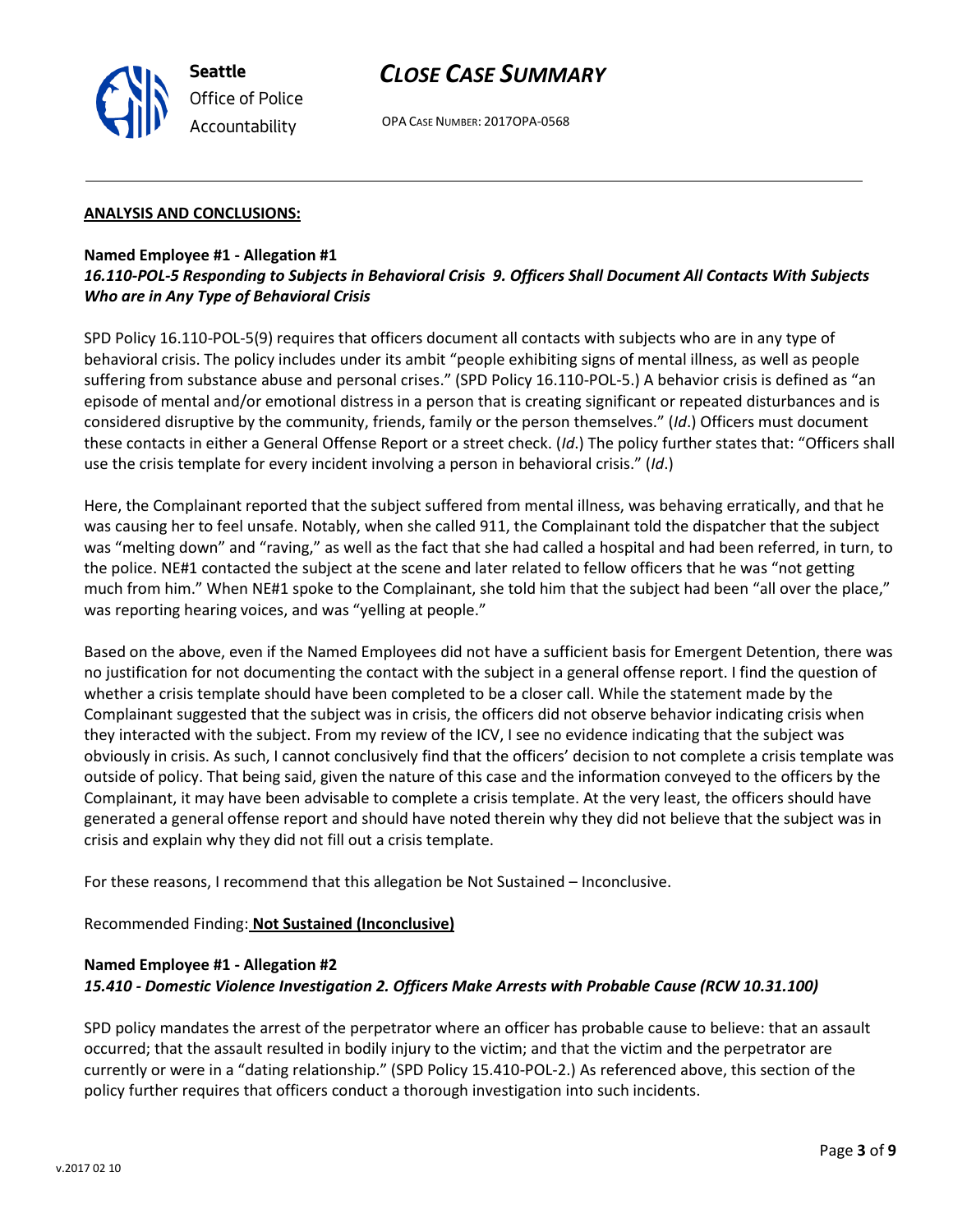

OPA CASE NUMBER: 2017OPA-0568

Here, the evidence indicated that there was a possible assault; namely the subject grabbing the Complainant's arm. Moreover, the officers knew, or should have known, that the Complainant and the subject had previously been in a dating relationship. However, the officers did not fully investigate this matter to determine whether there had been an injury, thus preventing a determination of probable cause to arrest.

At his first OPA interview, NE#2 claimed to have not known that the subject and the Complainant were previously in a relationship. However, this information was present in the CAD, which the Named Employees were required to be aware of. Moreover, in the Daily Observation Report (DOR) that NE#2 completed for NE#1, he indicated: "You met with the complainant and she wanted you to invol her boyfriend." This established that NE#2 did, in fact, know of the dating relationship at the time of the incident. OPA later re-interviewed NE#2 to ask him about this inconsistency. At that second interview, NE#2 stayed firm to his contention that he did not known that the subject and the Complainant were previously in a relationship, and opined that the language within the DOR was potentially a typographical error from copying and pasting information from another DOR. As a result of this inconsistency and based on NE#2's unconvincing explanation, a separate allegation was classified against NE#2 for dishonesty. This allegation will be evaluated in a subsequent OPA investigation.

While NE#1 accepted that he knew about the relationship between the Complainant and the subject, he believed that he did not have probable cause indicating that an assault had occurred. NE#1 stated that he learned from another officer that the Complainant was in the subject's apartment when the assault occurred. She had been repeatedly ringing the subject's doorbell until she was granted access – presumably because she was worried about the subject's welfare – and that the subject grabbed the Complainant's arm in order to get her to leave his apartment. NE#1 reported his belief that the subject "had a right to, to defend himself and, and, and his, and his apartment unit, his property, by having her leave."

NE#1 did not remember asking the Complainant if she was injured or felt pain from the grabbing of her arm. NE#1 also did not remember whether the Complainant explained what she meant when she said she felt fearful of the subject. NE#1 did recall, however, that he looked at the Complainant's arm and did not see any visible injuries.

At his OPA interview, NE#2 claimed that the officers had no idea when the grabbing of the arm occurred and that this lack of knowledge played into the decision to not arrest the subject. However, NE#2 reported never speaking with the Complainant and NE#1 indicated that he never asked the Complainant when the alleged assault occurred.

NE#2 told OPA that when NE#1 screened the incident with him and outlined his planned course of action, NE#2's understanding was that NE#1 was going to conduct additional investigation to determine whether probable cause existed for arrest by speaking again with both the Complainant and the subject. However, NE#1 took no further law enforcement action. I note that NE#2's understanding is contradicted by NE#1's statements to him at the time of the screening. As captured by the ICV, NE#1 told him: "so, I am going to tell her and cut her loose and tell him and cut him loose." This undercuts any claim by NE#2 that he truly believed that NE#1 was going to re-interview the parties and is another inaccuracy in NE#2's statements that will, like the inaccuracy detailed above, be investigated by OPA.

The investigation conducted by NE#1 and approved by NE#2 was simply inadequate. They knew that the subject was reported to be suffering from mental illness, NE#1's conversations with him were unfruitful, and they had information that he had grabbed the Complainant's arm. Whether or not the grabbing occurred when the Complainant was inside the subject's apartment is not dispositive on the issue of probable cause existed for the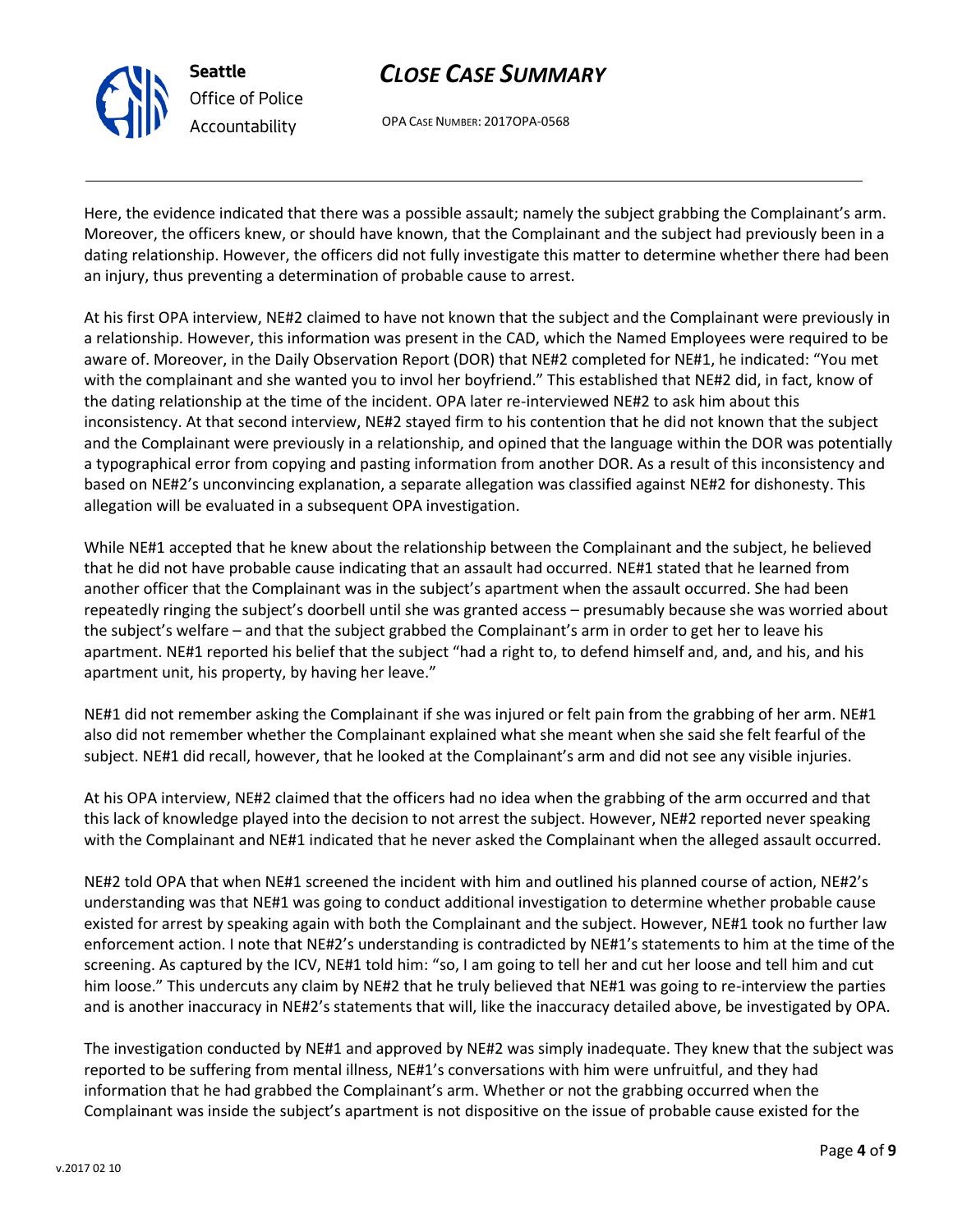

OPA CASE NUMBER: 2017OPA-0568

assault. I disagree that the fact that the Complainant may have been insistent in her attempts to enter the subject's apartment would have necessarily provided a justification for the subject to later use physical coercion against her to remove her from the apartment.

Based on my review of the record, however, I cannot conclusively find that there was probable cause to arrest the subject and that, accordingly, his arrest was mandated. I note that the reason I cannot reach this finding is because of the officers' failure to conduct a thorough and complete investigation, most notably the failure to ask the Complainant whether she had suffered an injury or had been caused pain by the grabbing of her arm.

For these reasons, I recommend that this allegation be Not Sustained – Training Referral.

• **Training Referral**: NE#1 should receive additional training as to the elements of this policy and, specifically, the requirement that an arrest is mandatory where probable cause exists to believe that domestic violence has occurred and the investigatory steps that he is expected to take in such cases. NE#1 should further receive counseling from his chain of command concerning the importance of this policy and the Department's expectations that he will comply with its requirements and conduct adequate investigations. This training and associated counseling should be memorialized in a PAS entry.

### Recommended Finding: **Not Sustained (Training Referral)**

#### **Named Employee #1 - Allegation #3** *15.180 - Primary Investigations 5. Officers Shall Document all Primary Investigations on a General Offense Report*

I conclude that the Named Employees were required to document their investigation on a general offense report, but that they failed to do so. As explained below, I recommend that this allegation be sustained as against NE#2; however, I believe that, based on his relative inexperience and status as a student officer, a training referral is the appropriate disposition for NE#1.

• **Training Referral**: NE#1 should receive additional training as to the requirement that he document his primary investigations on a general offense report. NE#1 should be reminded by his chain of command that this requirement is especially important in the context of domestic violence investigations. NE#1's chain of command should further counsel him regarding the Department's expectations in this regard. This training and associated counseling should be memorialized in a PAS entry.

### Recommended Finding: **Not Sustained (Training Referral)**

## **Named Employee #1 - Allegation #4** *15.400-Domestic Violence Court Orders 3. Officers Make Mandatory Arrests for Court Order Violations*

Based on the available evidence, I cannot conclusively determine that probable cause existed to arrest the subject for violation of a protection order. My inability to do so, however, is due to the cursory and inadequate investigation conducted by the Named Employees. I recommend that this allegation be Sustained against NE#2 given his status as NE#1's field training officer. With regard to NE#1, I believe that a Training Referral is the appropriate disposition.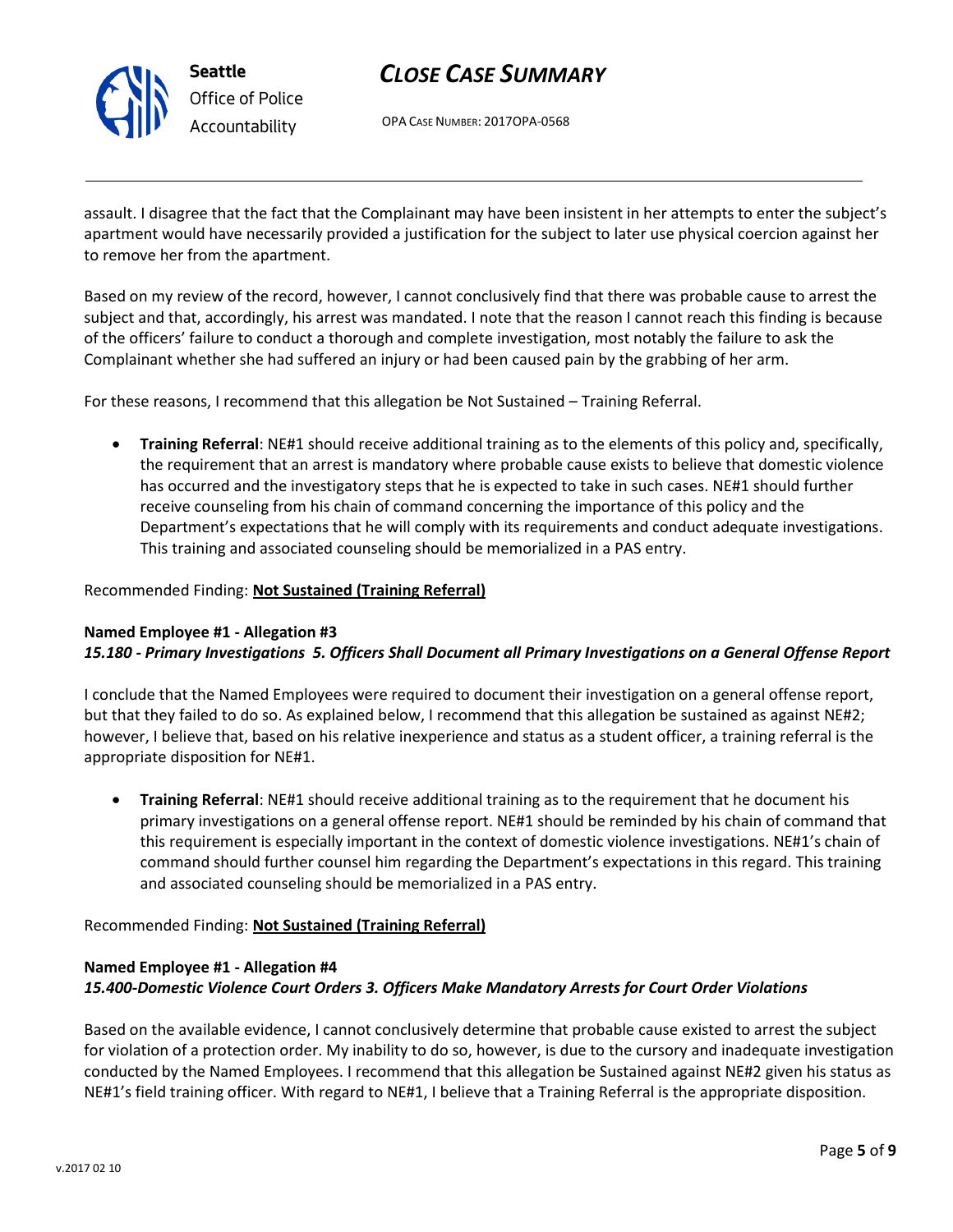



*Office of Police Accountability*

OPA CASE NUMBER: 2017OPA-0568

• **Training Referral**: NE#1 should be re-trained on SPD's policy on mandatory arrests for violations of protection orders. NE#1 should further receive counseling from his chain of command concerning the importance of this policy and the Department's expectations that he will comply with its requirements. This training and associated counseling should be memorialized in a PAS entry.

## Recommended Finding: **Not Sustained (Training Referral)**

## **Named Employee #1 - Allegation #5**

## *15.410 - Domestic Violence Investigation 5. The Department is Committed to a Thorough Primary Investigation of Domestic Violence Incidents (See 15.180-Primary Investigations)*

As noted throughout this memorandum, I find that the investigation conducted by the Named Employees was not thorough or complete. Given his status as NE#1's field training officer, NE#2 is ultimately responsible for the inadequacy of this investigation. Accordingly, I recommend that this allegation be sustained as against him. With regard to NE#1, I recommend that this allegation be Not Sustained – Training Referral.

• **Training Referral**: NE#1 should receive additional training on the policy governing the requirements for primary investigations of domestic violence incidents. NE#1 should further receive counseling from his chain of command concerning the importance of this policy and the Department's expectations that he will comply with it fully. This training and associated counseling should be memorialized in a PAS entry.

## Recommended Finding: **Not Sustained (Training Referral)**

### **Named Employee #2 - Allegation #1**

## *16.110-POL-5 Responding to Subjects in Behavioral Crisis 9. Officers Shall Document All Contacts With Subjects Who are in Any Type of Behavioral Crisis*

For the same reasons as stated above (*see* NE#1, Allegation #1), I recommend that this allegation be Not Sustained – Inconclusive.

## Recommended Finding: **Not Sustained (Inconclusive)**

## **Named Employee #2 - Allegation #2** *15.410 - Domestic Violence Investigation 2. Officers Make Arrests with Probable Cause (RCW 10.31.100)*

For the same reasons as stated above (see NE#1, Allegation #2), I recommend that this finding be Not Sustained Training Referral.

• **Training Referral**: NE#2 should receive additional training as to the elements of this policy and, specifically, the requirement that an arrest is mandatory where probable cause exists to believe that domestic violence has occurred and the investigatory steps that he is expected to take in such cases. NE#2 should further receive counseling from his chain of command concerning the importance of this policy and the Department's expectations that he will comply with its requirements and conduct adequate investigations. This training and associated counseling should be memorialized in a PAS entry.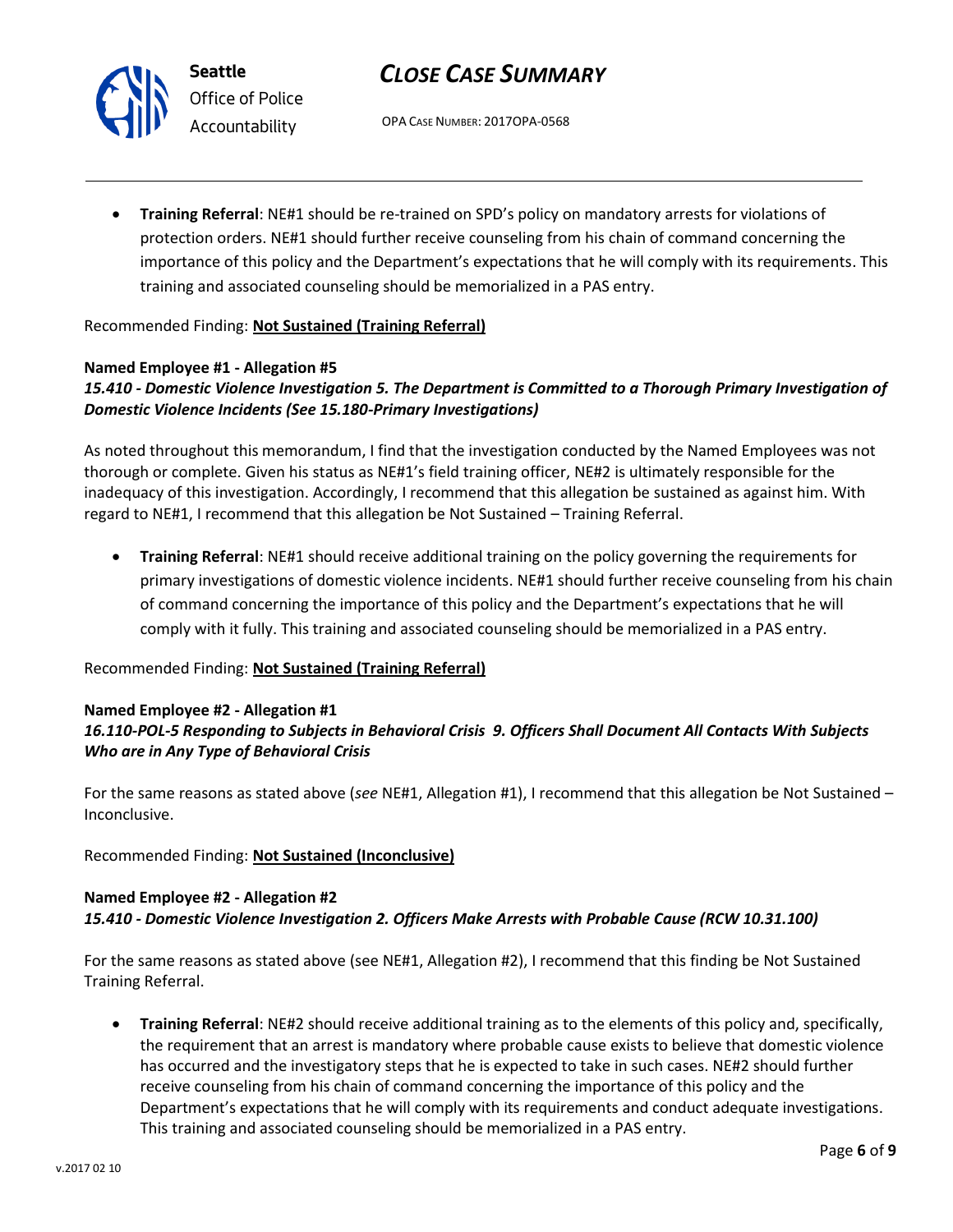

OPA CASE NUMBER: 2017OPA-0568

### Recommended Finding: **Not Sustained (Training Referral)**

### **Named Employee #2 - Allegation #3**

## *15.180 - Primary Investigations 5. Officers Shall Document all Primary Investigations on a General Offense Report*

SPD Policy 15.180-POL-5 provides that "officers shall document all primary investigations on a general offense report." As indicated above, the Named Employees failed to complete any documentation relating to this incident, including a general offense report. At his OPA interview, NE#1 recognized that he should have completed a general offense report. NE#2 explained to OPA that he believed no crime occurred and, thus, no general offense report was required. However, whether a crime occurred does not determine when a general offense report must be completed. A primary investigation is defined as "when police action is initiated." (SPD Policy 15.180-POL-5.)

Here, police action was initiated by the Named Employees' response to the scene. They took a number of investigative steps and ultimately decided that an arrest was not appropriate. The substance of their investigation and the reasoning underlying their ultimate determination should have been documented in a general offense report. This is particularly the case given the Department's priority in properly investigating and taking appropriate law enforcement action in domestic violence incidents.

As with the other allegations, I find that NE#2 is responsible for the failure to complete a general offense report. For this reason, I recommend that this allegation be Sustained as against him.

### Recommended Finding: **Sustained**

## **Named Employee #2 - Allegation #4** *15.400-Domestic Violence Court Orders 3. Officers Make Mandatory Arrests for Court Order Violations*

SPD Policy 15.400-POL-3 requires that "officers make mandatory arrests for court order violations." The policy further instructs that, as part of this requirement, "officers will attempt to gather evidence when investigating the violation of a court order." (SPD Policy 15.400-POL-3.)

It is unclear what investigation, if any, the officers engaged in to determine whether or not the subject came within 20 feet of the Complainant's residence, as prohibited by the protection order. The Named Employees reported that prior to contacting the Complainant and subject, they reviewed and were familiar with the content of the protection order. NE#1 spoke with the Complainant, who, according to NE#1, indicated that the subject did not violate the order. However, from my review of the record and specifically the ICV of the incident, I cannot find any evidence that she made such a statement. Indeed, it appears from my review that she stated the opposite. She clearly indicated that the subject was on her floor as she could hear him calling her name. NE#1 remembered this fact after reviewing his ICV. This suggested that the subject very well may have been within 20 feet of the apartment when he did so. While NE#1 had all of this information, he conducted only a limited investigation and did not take any tangible steps to determine whether a violation of the protection order had occurred. Notably, there is no evidence that he went to the Complainant's floor to observe the distance from the stairwell or elevator to her apartment or that he even asked the subject whether he did, in fact, come within 20 feet of the Complainant's apartment.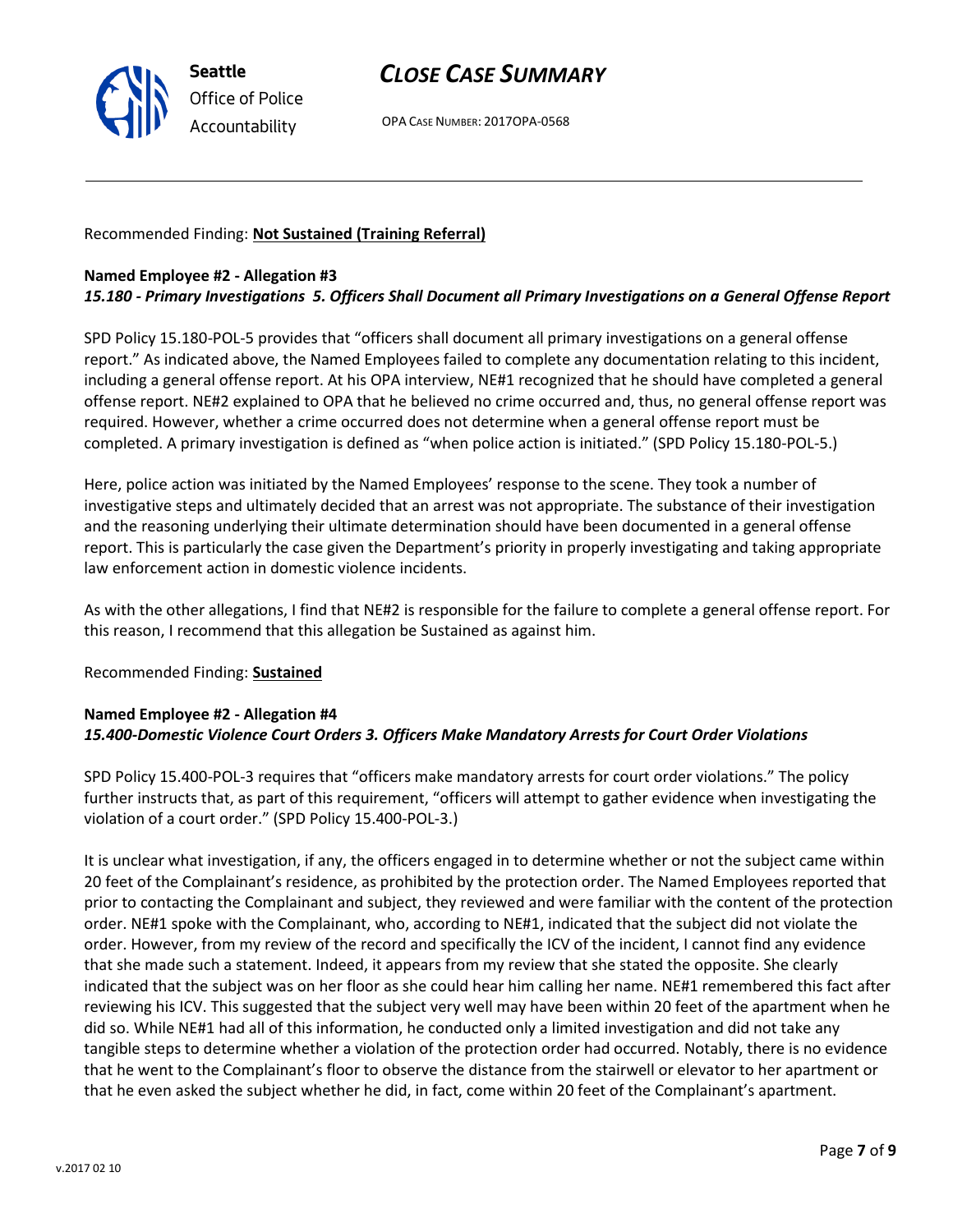

OPA CASE NUMBER: 2017OPA-0568

NE#1 reported his findings and relayed his plan to take no law enforcement action to NE#2. NE#2 approved this decision. During their conversation, NE#1 told NE#2 that he believed that whether the subject violated the protection order was a "gray area." NE#2 reported to OPA that he did not direct NE#1 to conduct further investigation because he believed that NE#1's statement that it was a "gray area" meant that the violation did not occur. I note that NE#2 also indicated to OPA that he did not ask what NE#1 meant by "gray area."

I find it problematic that, based on what was relayed to him, NE#2, as the field training officer, did not request that NE#1 conduct further investigation. NE#2's job on that day to provide training and on-the-job guidance to NE#1. This should have particularly been the case during this incident, which was a complex case involving mental illness and a domestic dispute. However, it appears that NE#2 instead simply approved an incomplete investigation. Moreover, the Department's expectation was that NE#2 would fully observe and monitor his student officer's actions, which included listening to NE#1's conversations with the Complainant and the subject. While NE#2 may argue that he did not do so because he was acting as the "cover" officer, that simply was not his job and there were two other officers, NE#3 and Officer Fine, who could have acted in that role.

Not only does SPD policy mandate an arrest for violation of a protection order, but it also requires its officers to fully investigate such cases to determine whether probable cause exists. Here, based on my review of the ICV and the statements made by the Complainant, I believe that there was probable cause to find that the subject violated the protection order. Moreover, the Named Employees failed to engage in a thorough investigation into the subject's conduct. This was their responsibility and, as the field training officer, it was NE#2's obligation to ensure that the investigation was thorough and complete and that appropriate law enforcement action was taken. As such, I recommend that this allegation be Sustained as against NE#2.

## Recommended Finding: **Sustained**

### **Named Employee #2 – Allegation #5**

## *15.410 - Domestic Violence Investigation 5. The Department is Committed to a Thorough Primary Investigation of Domestic Violence Incidents (See 15.180-Primary Investigations)*

As explained herein, I find that the Named Employees' investigation into this incident was cursory and inadequate. While NE#1's failures are somewhat mitigated by his status as a very new officer, NE#2 does not have such an excuse. Moreover, as noted throughout this memorandum, NE#2 bears ultimate responsibility for his student officer's actions. Accordingly, I recommend that this allegation be Sustained as against NE#2.

Recommended Finding: **Sustained**

## **Named Employee #3 - Allegations #1** *5.001 - Standards and Duties 9. Employees Shall Strive to be Professional at all Times*

The Complainant alleged that NE#3 "talked down" to her when he "launched into a lecture on how important it was to take it seriously when you take someone's rights." The Complainant stated that she was "appalled" and "disgusted" by NE#3's conduct.